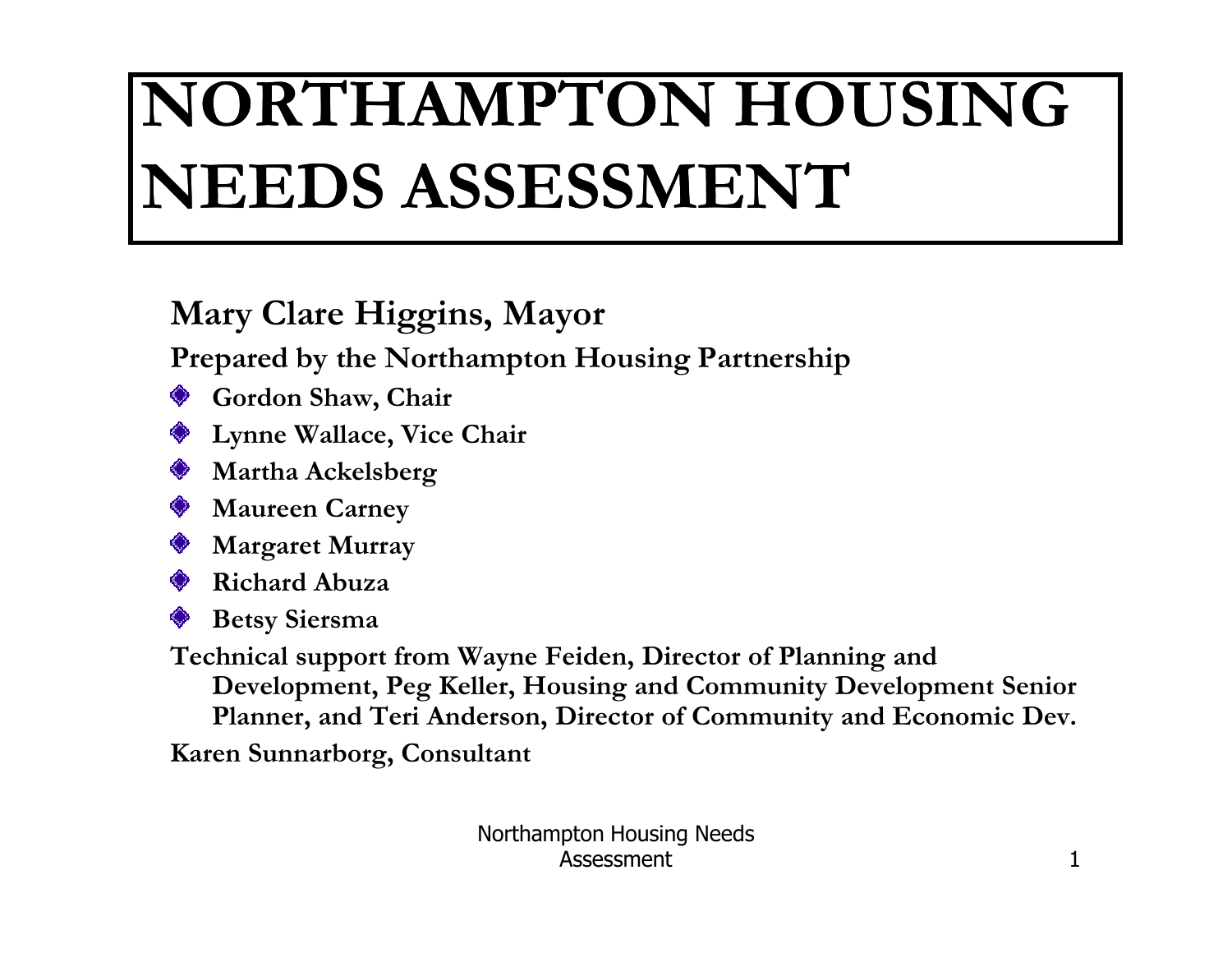## Benefits

- Substantial component of a Strategic Housing Plan
- Serves as a local resource/reference on wide range of housing issues including characteristics, trends, market conditions, resources and priority needs
- Assists the Community Preservation Committee in making funding decisions
- Assists the City in promoting affordable housing
- Provides information to non-residents, including developers, on housing needs in Northampton
- Assists City and developers in obtaining grant and loanfunds for affordable housing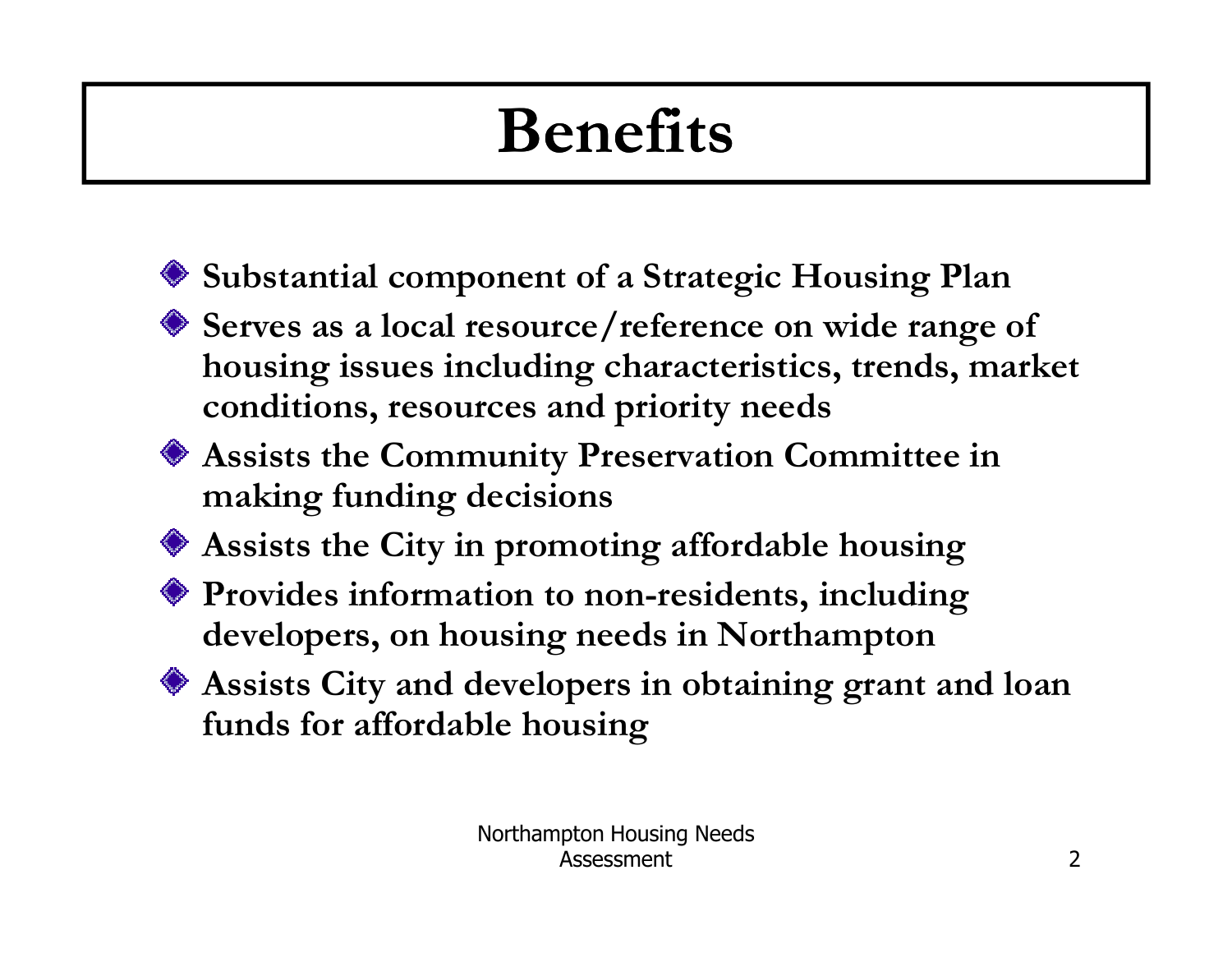#### Guiding Principle

"Support a wide variety of housing types that increase rental and homeownership units to create and preserve a range of affordability and choice in housing options."

Sustainable Northampton Comprehensive Plan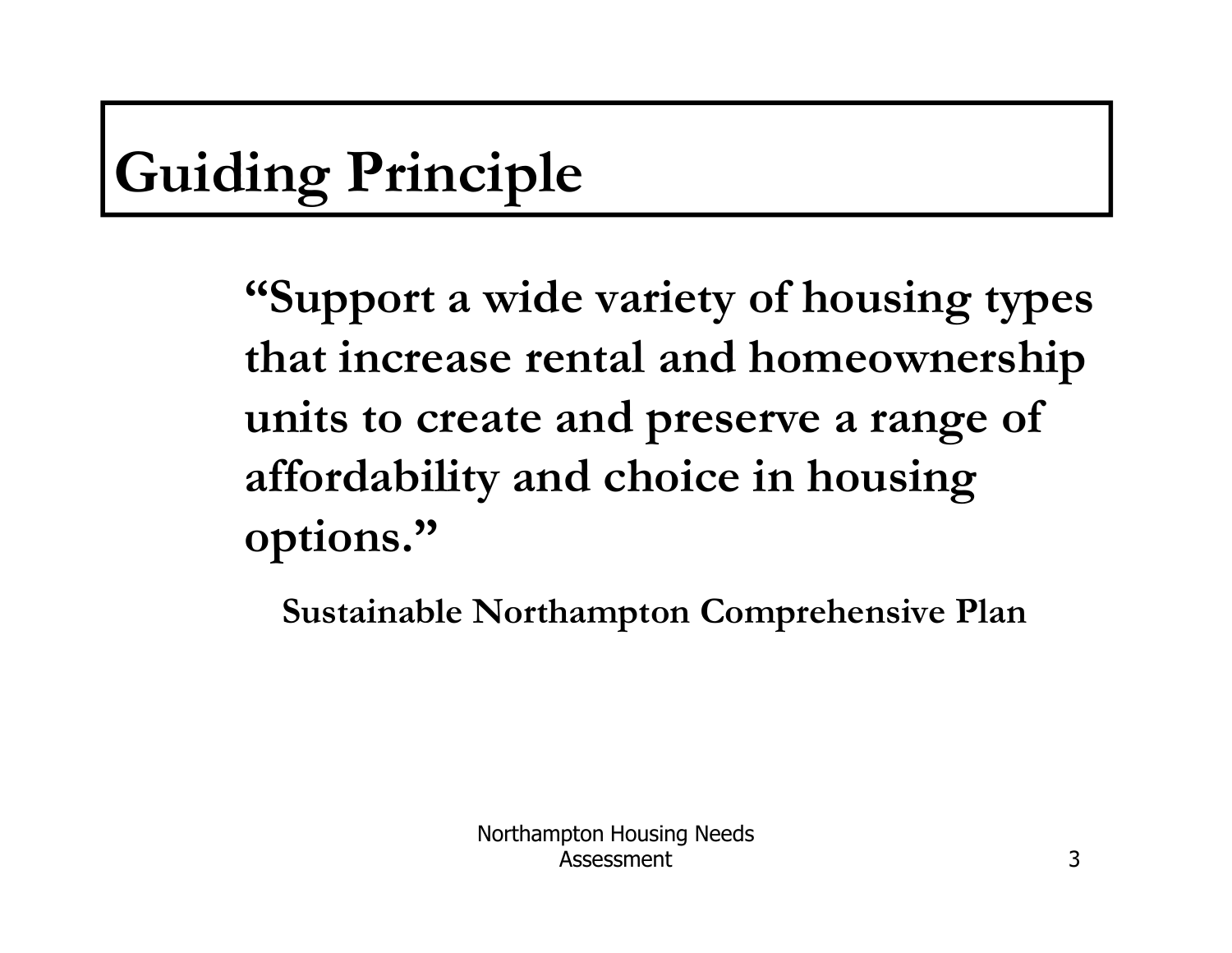## What is Affordable Housing?

Subsidized affordable housing:

- Deed restricted
- Affirmatively marketed
- Available to households earning at or below 80% of area median income with housing costs of no more than 30% of income.

Community housing: Affordable to households earning at or below 100% of area median income.

Workforce housing: Affordable to households earningbetween 80% and 120% of area median income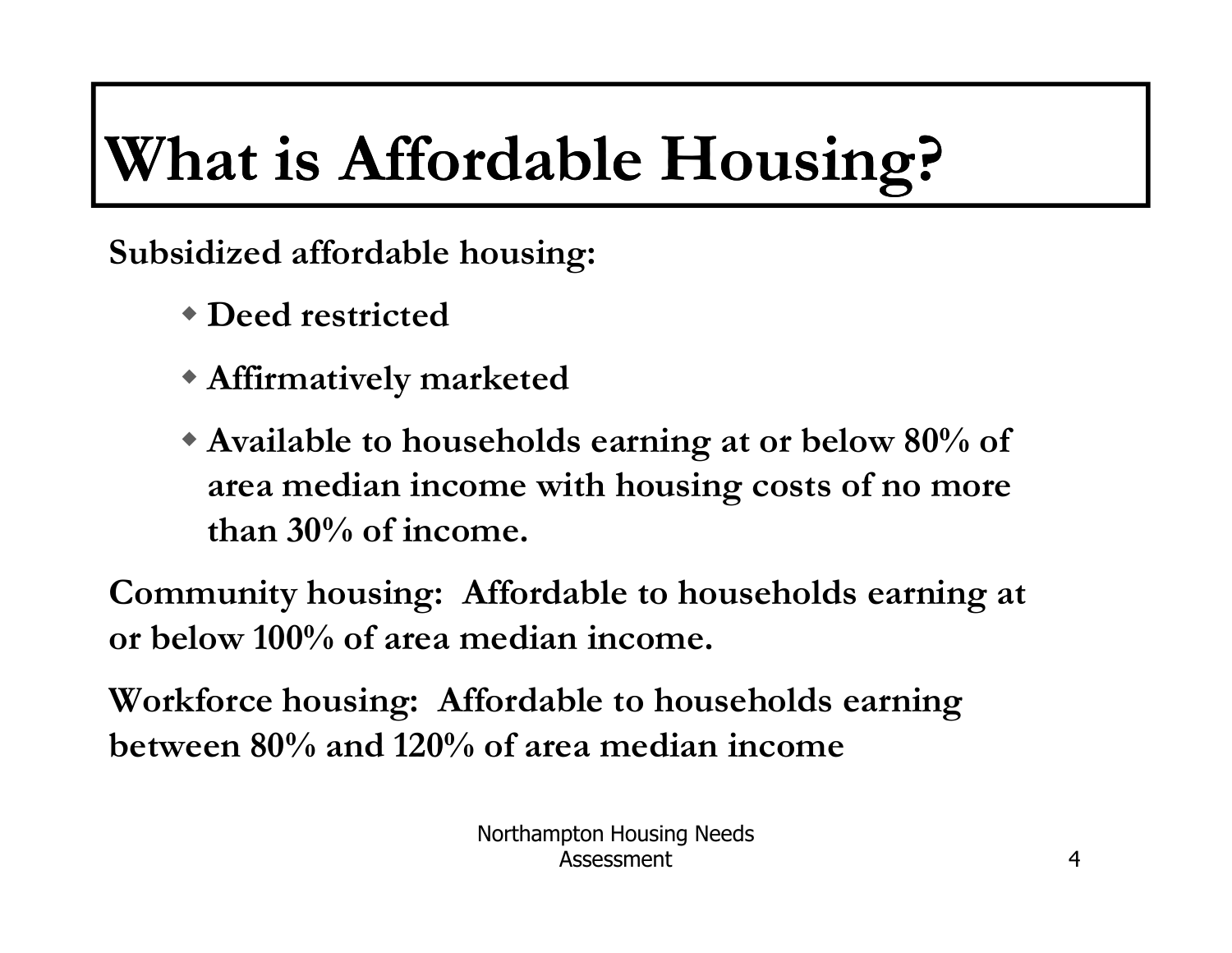## What housing is "affordable" in Northampton?

- Of the 12,282 year-round housing units, 1,452 units or 11.8% are currently included in the state's Subsidized Housing Inventory (SHI). Also, 93 units are eligible for inclusion, bringing the percentage to 12.7% (10.9% without Hathaway Farms).
- Planned development should push Northampton beyond 12%.
- The number of affordable units needed will increase over time based on housing growth, projected to be almost 13,000 for the next census.
- Expiring affordability restrictions threaten to eliminate some units from SHI in the future.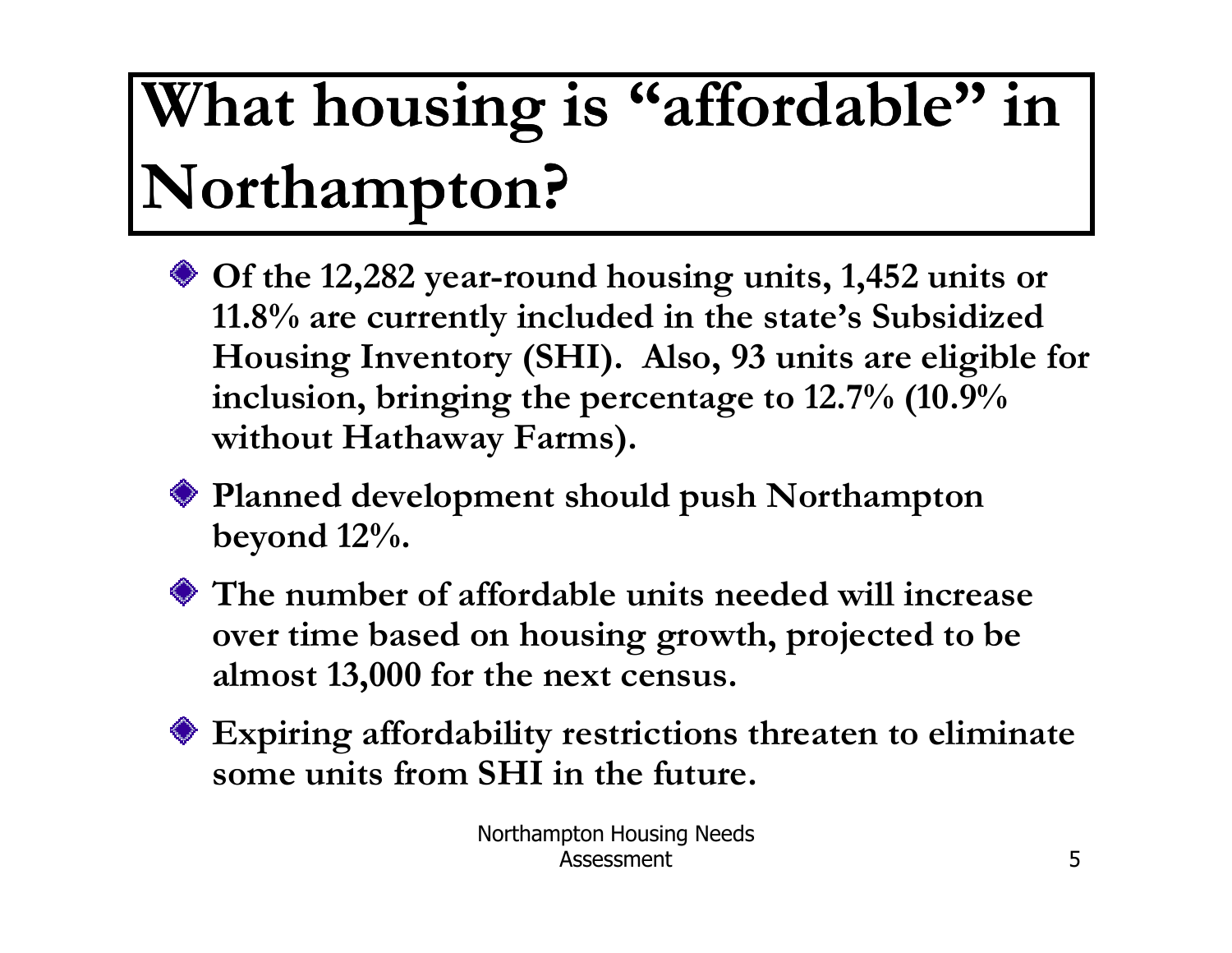## Level of Affordability –Northampton and Neighbors

**Level of Affordable Housing**

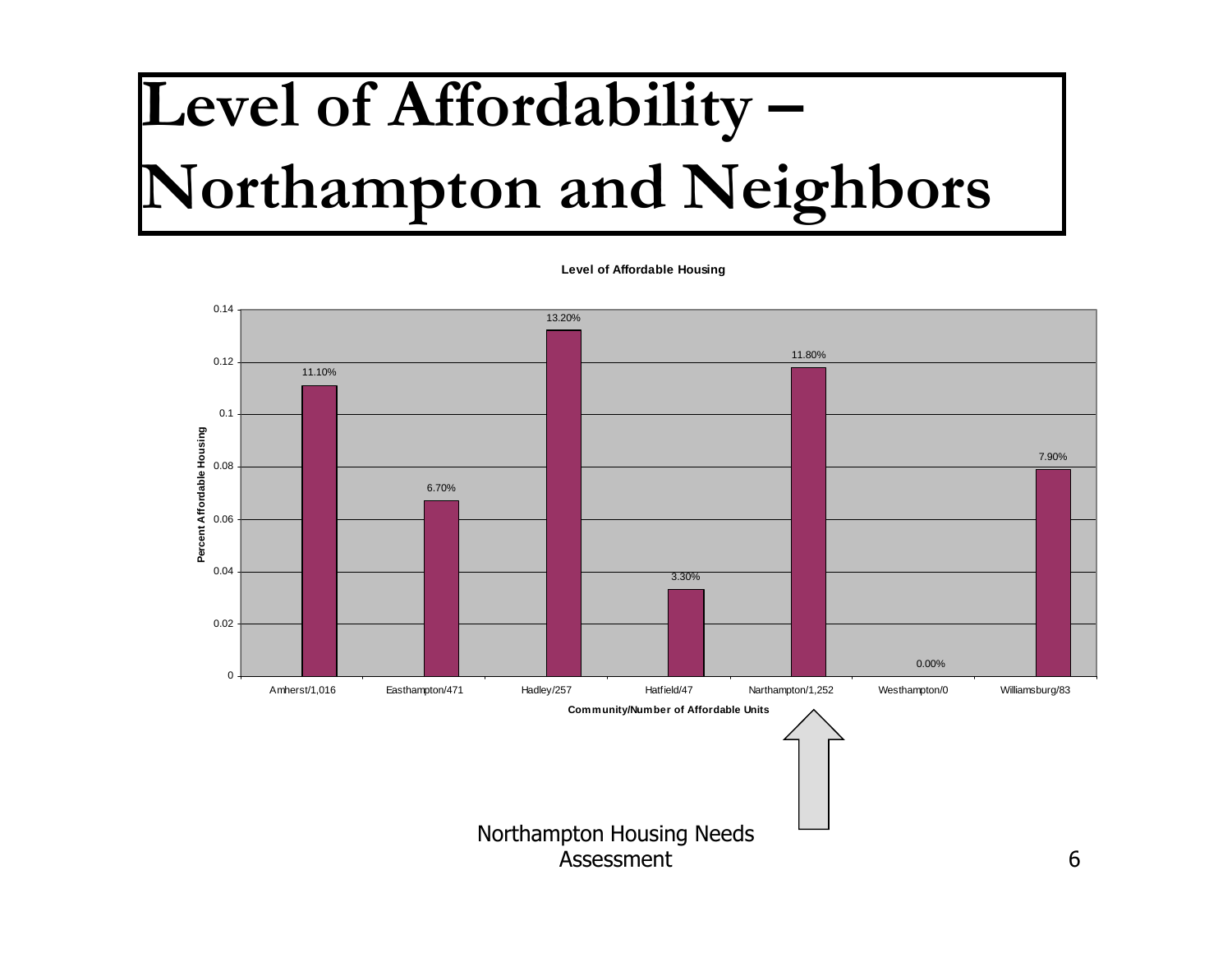## Demographic Profile

- **Population stability with small recent declines in** population and slow future growth
- Significant increase in median age
- -Fewer children
- Substantial increase in smaller families, more nonfamily households and more single-person households with average household size of 2.12 persons in 2007
- **Somewhat lower incomes on average in comparison** to the county and state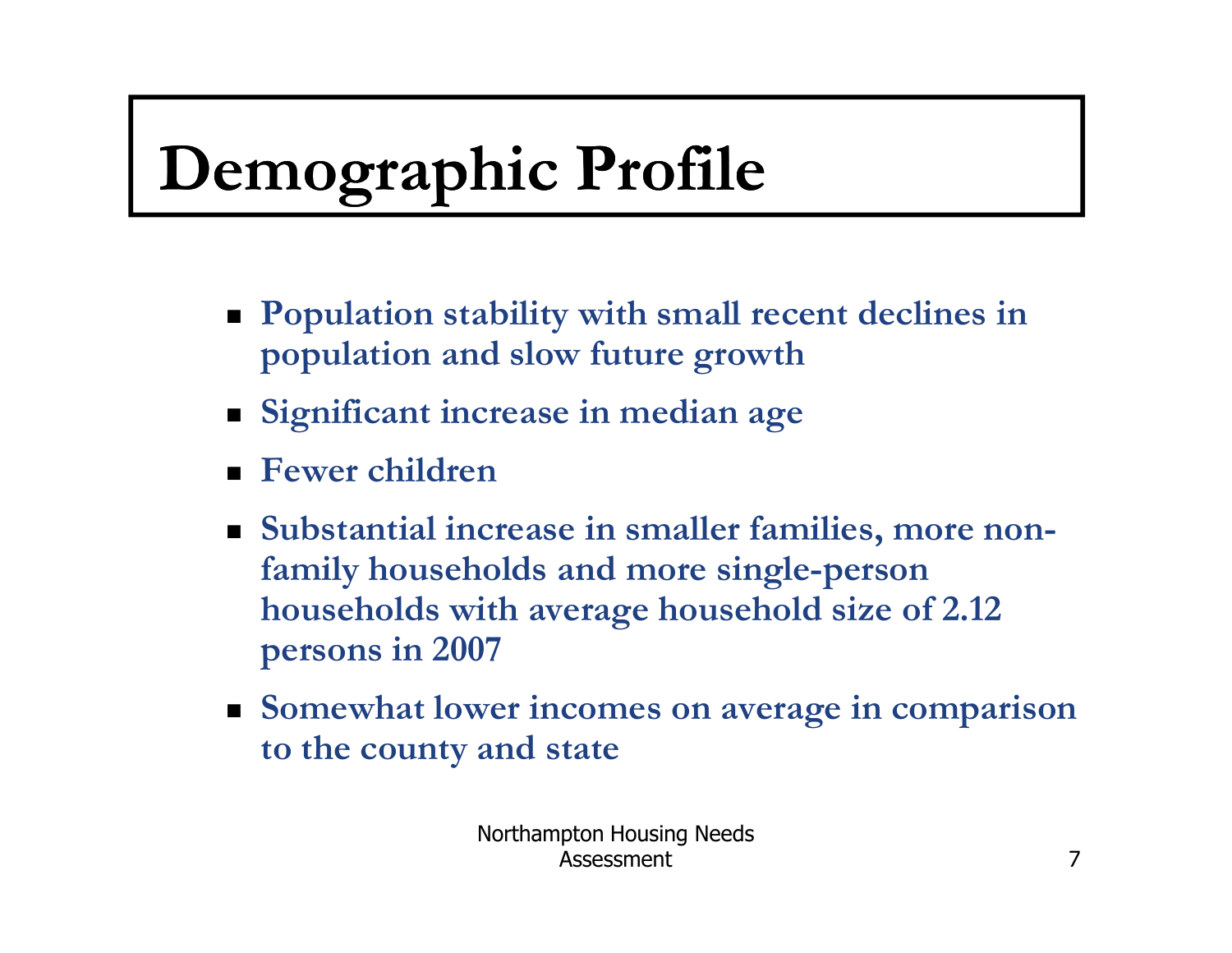## Population/Housing Growth

35,00030,00029,664 $29,289$  $-28,978$  $-28,411$  $28,299$  $\bullet$  28,03 25,00020,000Population┻ - Number of Housing Units 15,000**12,405 12,717 12,573 12,625** 12,625  $-11,747$  $-10,660$ 10,0005,00001980 1990 2000 2007 2009 2014

**Population and Housing Growth**

Northampton Housing Needs Assessment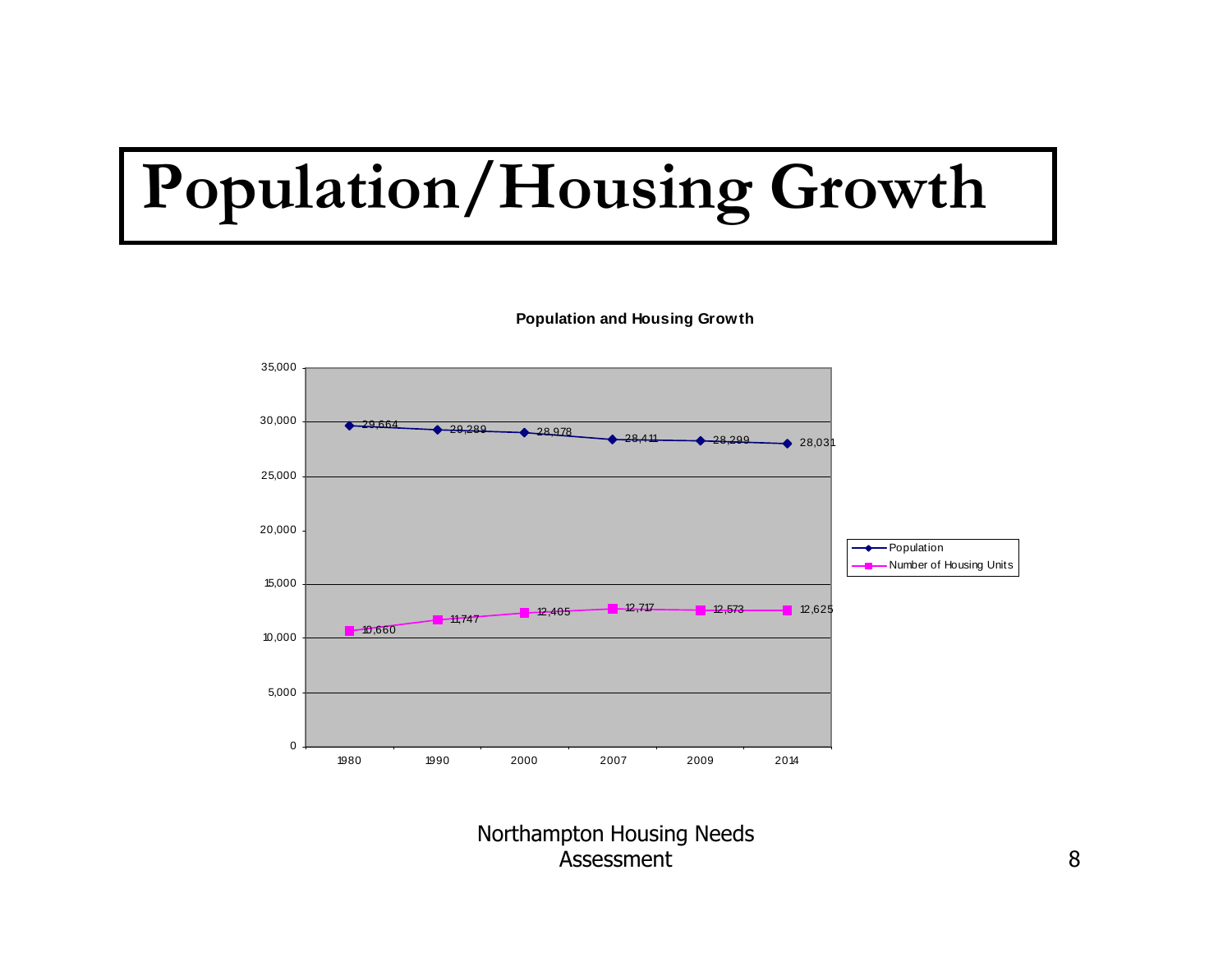## Change in Age Distribution



Northampton Housing Needs Assessment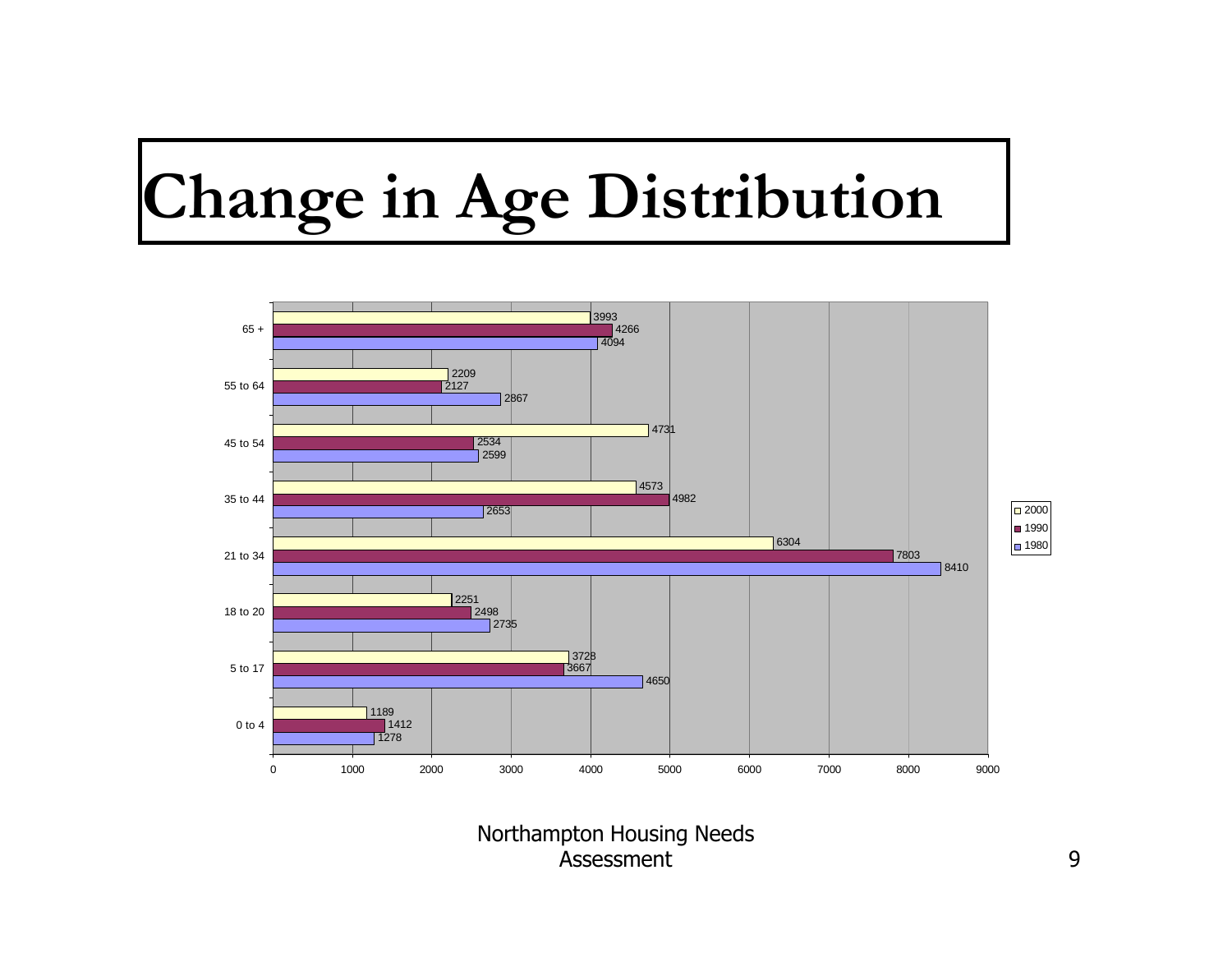## Housing Profile



- About half rental housing but limited growth in rental units
- Decrease in persons per unit
- ◆ Significant decrease in group quarters over last half century
- Tight market conditions
- More visible new development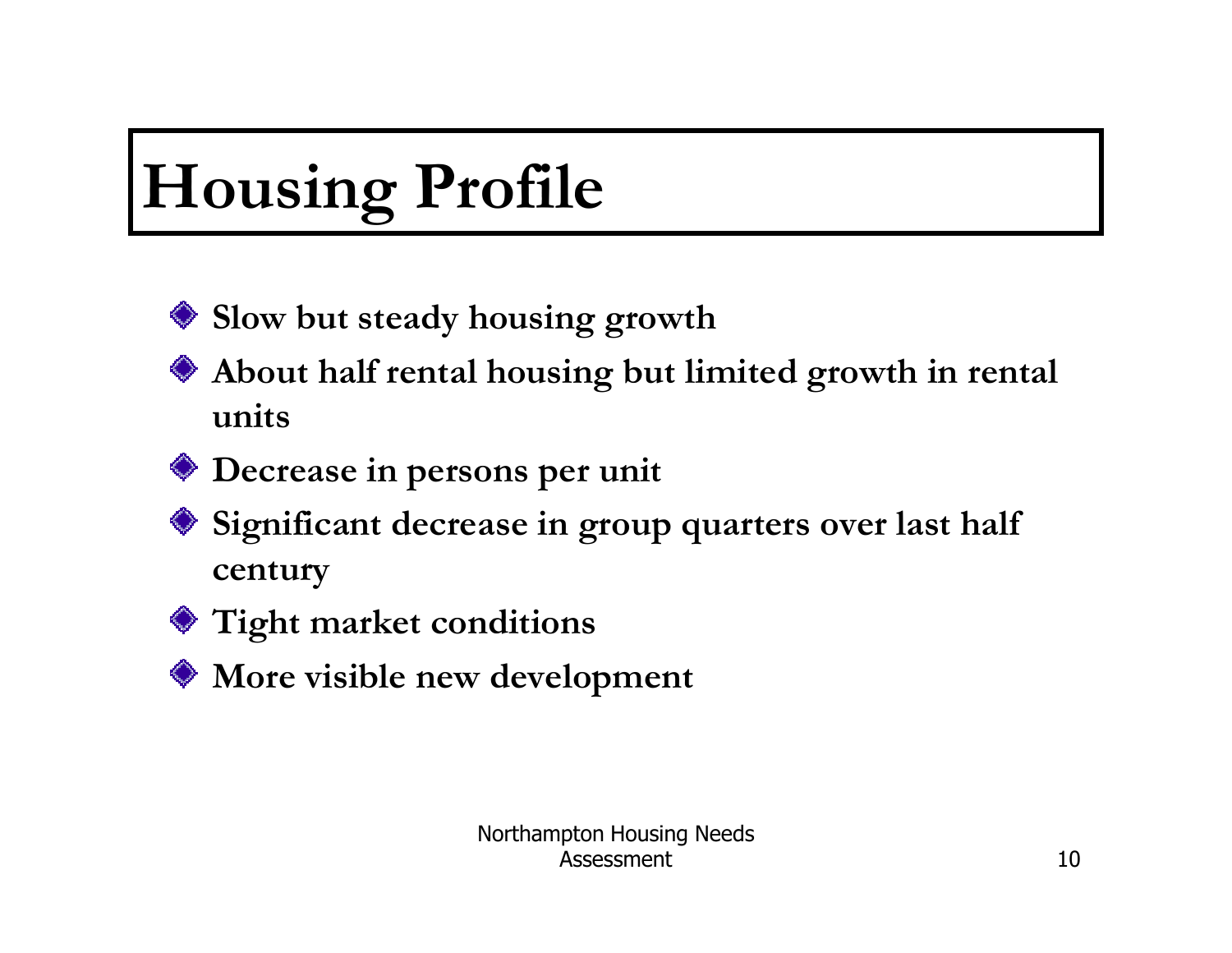#### Distribution of units/structure



**Distribution of Units Per Structure**

Northampton Housing Needs Assessmentt and  $11$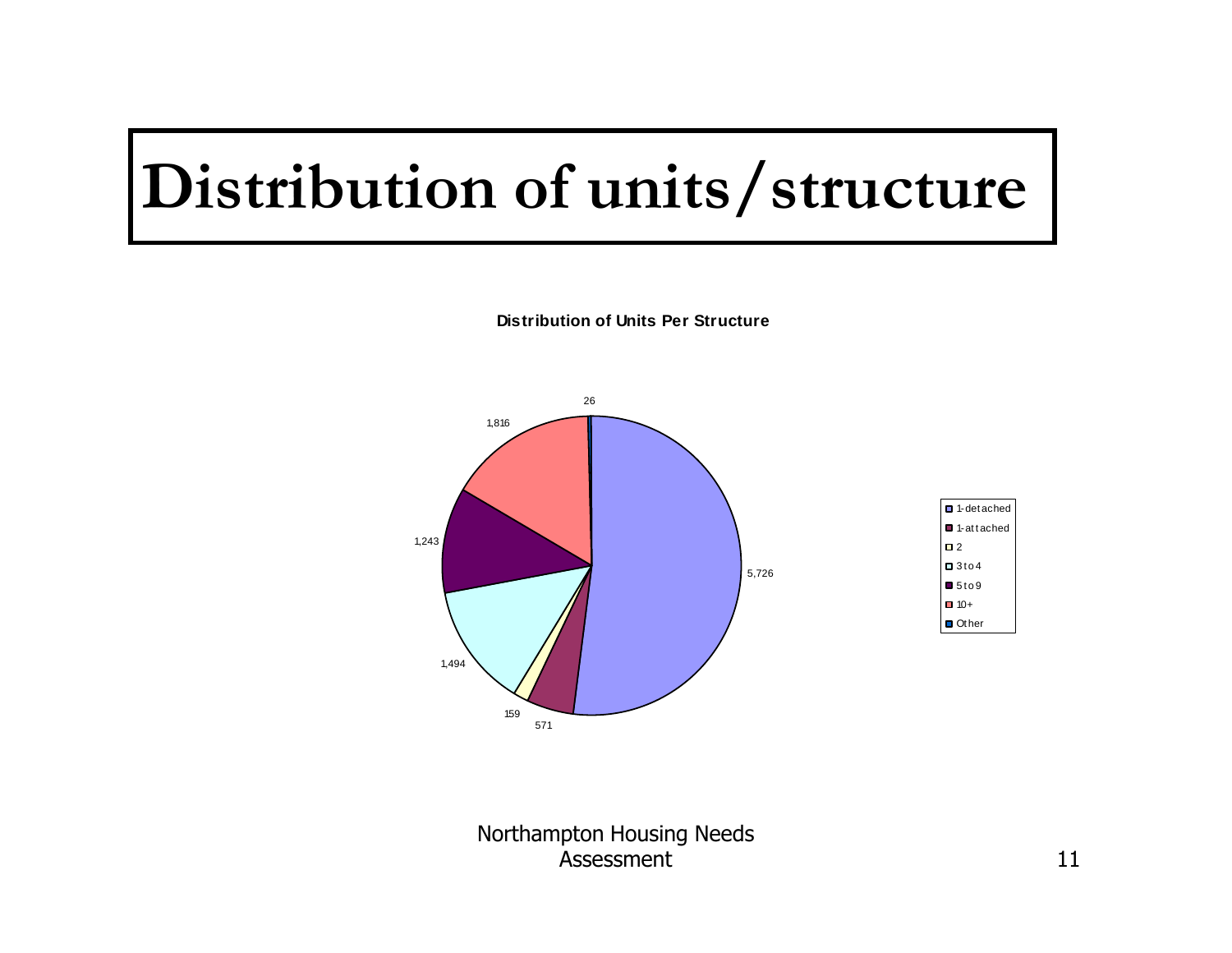## Priority Housing Needs

- Homelessness prevention
- Emergency and transitional shelter
- Producing and preserving affordable housing



Northampton Housing Needs Assessmentt  $12$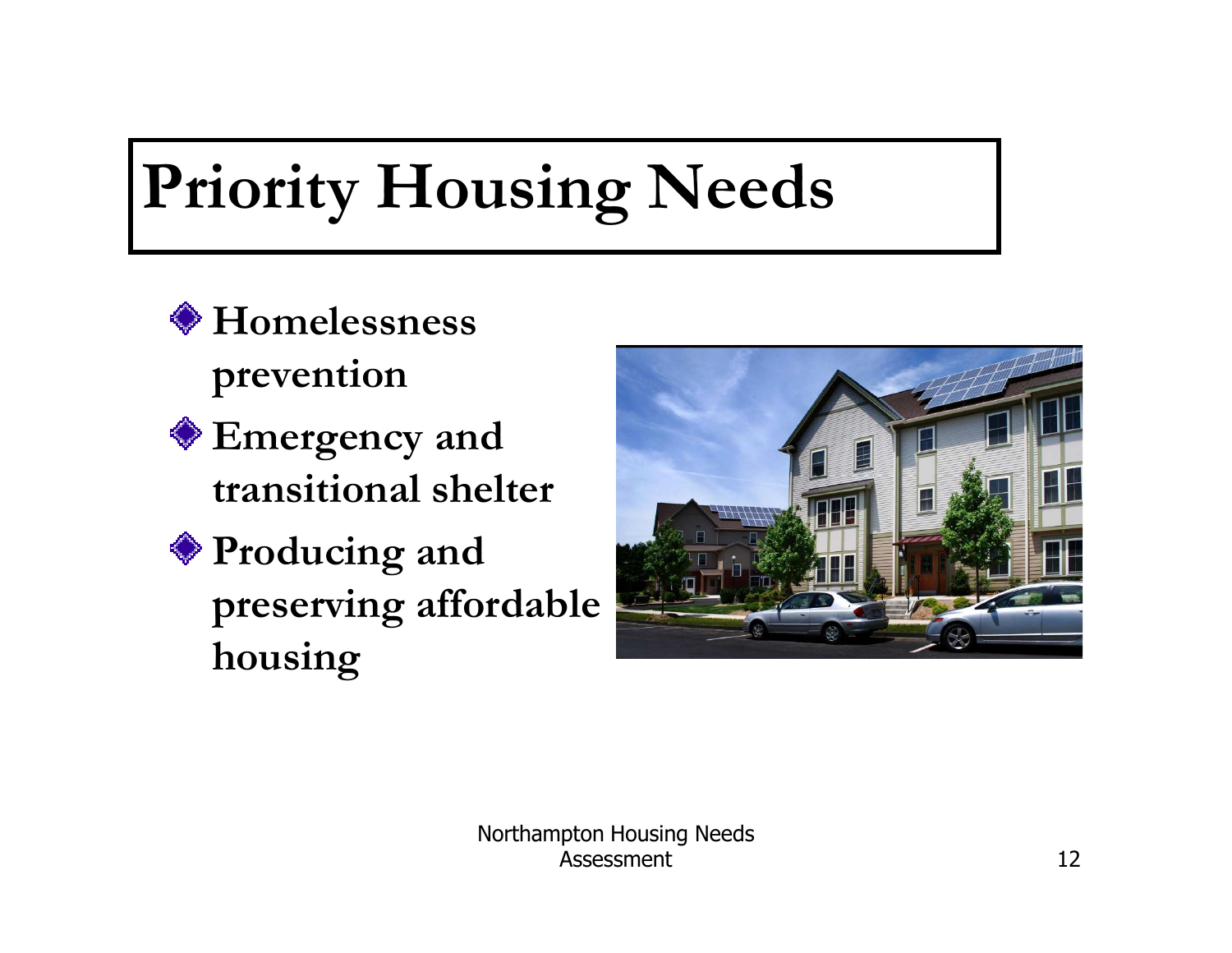### Producing and Preserving Affordable Housing - Needs

- 1.Rental housing for individuals
- 2.Housing rehabilitation
- 3.Preservation of existing affordable rental stock
- 4.Rental housing for small families
- 5.First-time homeownership for small families
- 6.Housing for at-risk and special needs populations
- 7. Nontraditional models that meet local needs (such as artist live-work space and workforce housing)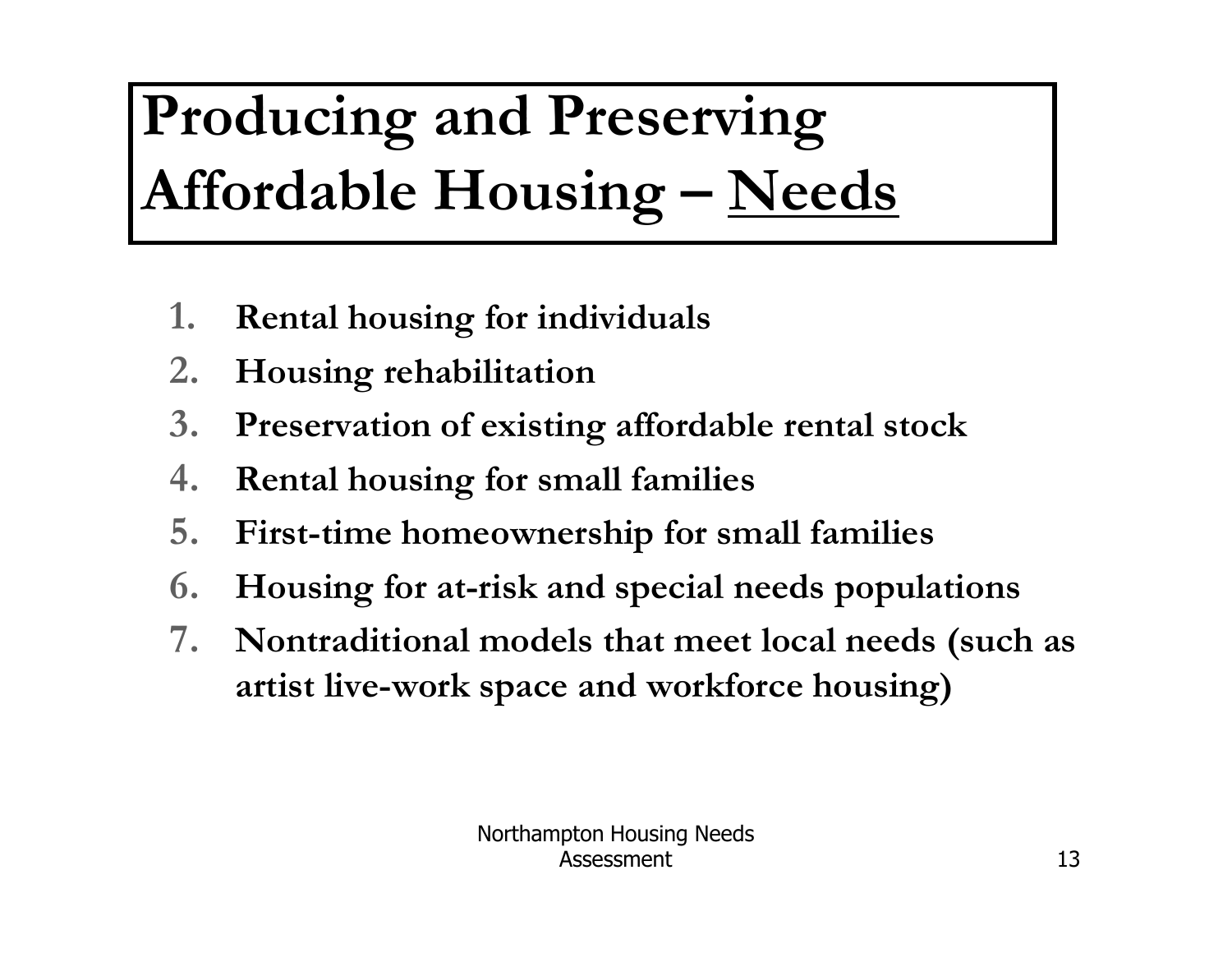#### Need 1 – Rental Housing for Individuals

- Single person households comprised about 37% of all households and 74% of non-family households in 2000and are projected to increase.
- About half of all residents over age 65 live alone.
- There are at least 2-year waits for seniors applying for public housing.
- A 1-bedroom unit renting for \$850 (lowest rent on Craig's List in 9/09) would require an income of \$38,000 plus large up-front cash requirements.
- Someone earning minimum wage would still only earn about \$15,080 annually.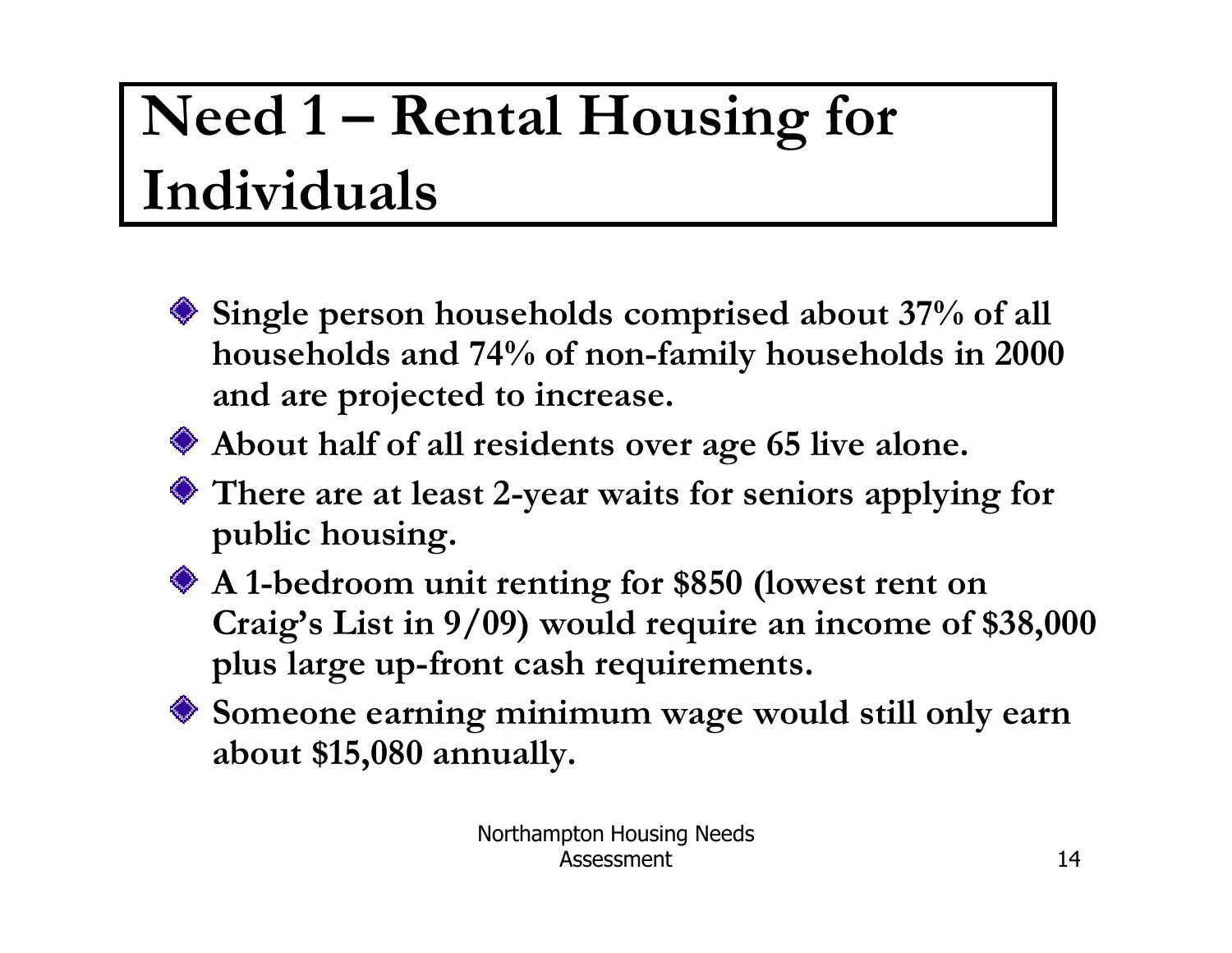### Need 2 – Housing Rehabilitation

- ◆ 45% of housing stock was built before 1939.
- Another 30% built between 1940 and 1970.
- Likely existence of lead paint and deferred maintenance needs.
- Only 31 of the Housing Authority's 618 units are accessible to the handicapped.
- Accessibility coupled with affordability seriously erodes housing choice.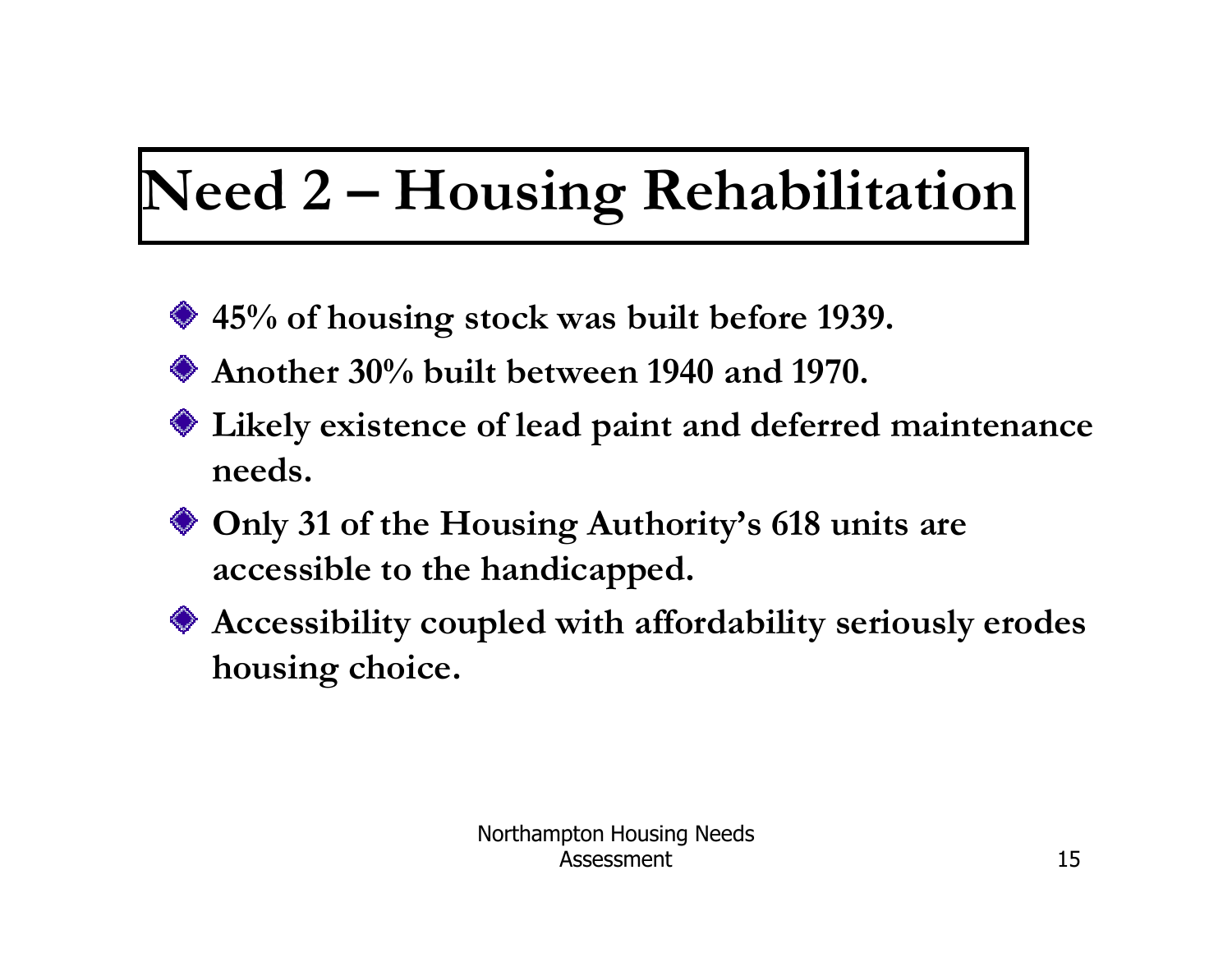### Need 3 – Preservation of the Existing Affordable Rental Stock

- Northampton's rental housing stock has diminished due to condo conversion.
- No new unsubsidized rental housing has been built with the exception of some accessory apartments and limited subsidized rental development.
- Affordability of some subsidized rental units due to expire in future.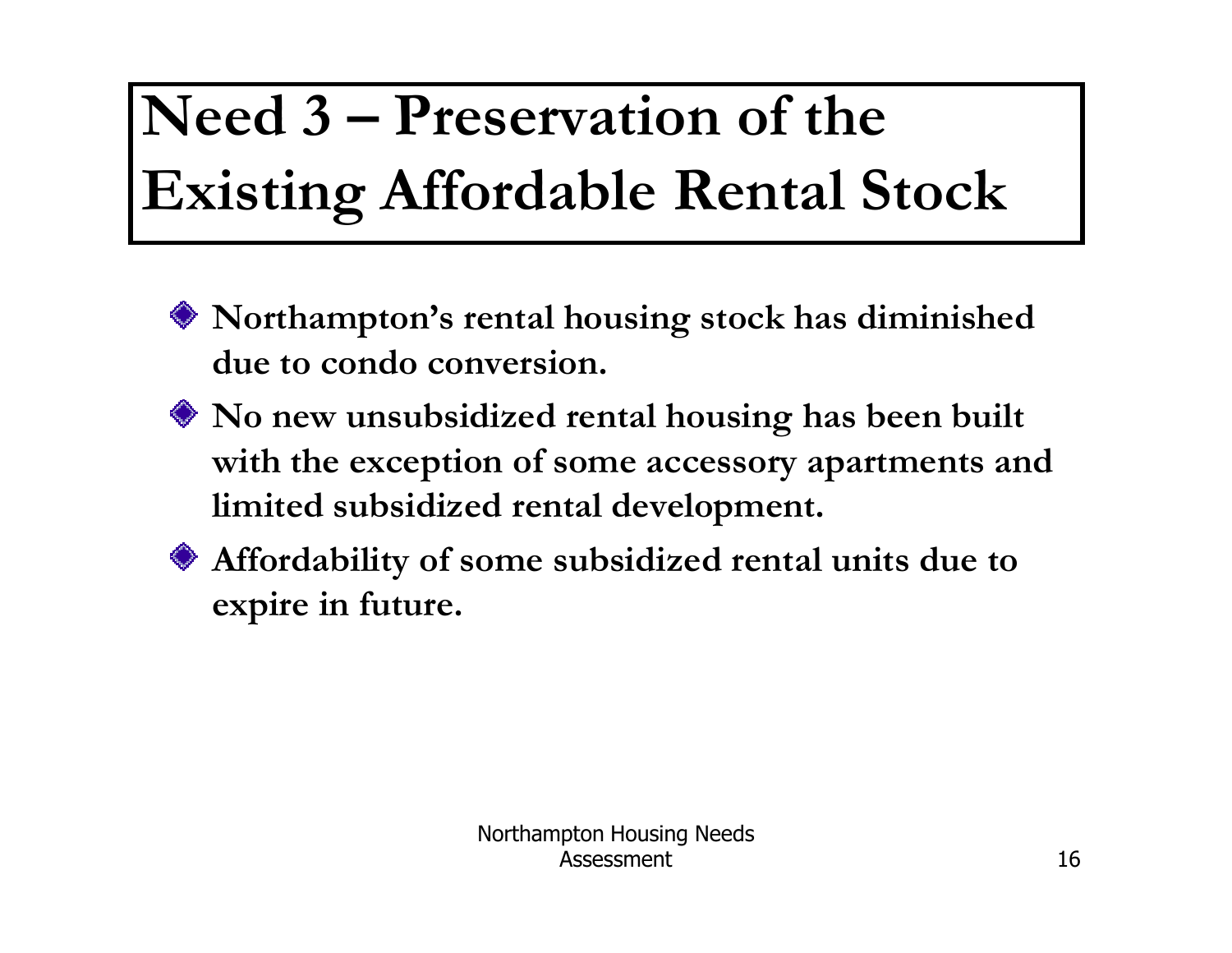#### Need 4 – Rental Housing for Small Families

- The average household size is estimated to be 2.12 persons and to decrease to 2.04 persons by 2014.
- Almost 4,000 two-person households, 1/3 of all households, yet smaller housing units are in short supply.
- Almost half of households with children are headed by 1 parent.
- The wait list for NHA's family rental developments is atleast 2 years, 6 years for housing vouchers.
- Rents are high as are large up-front cash requirements.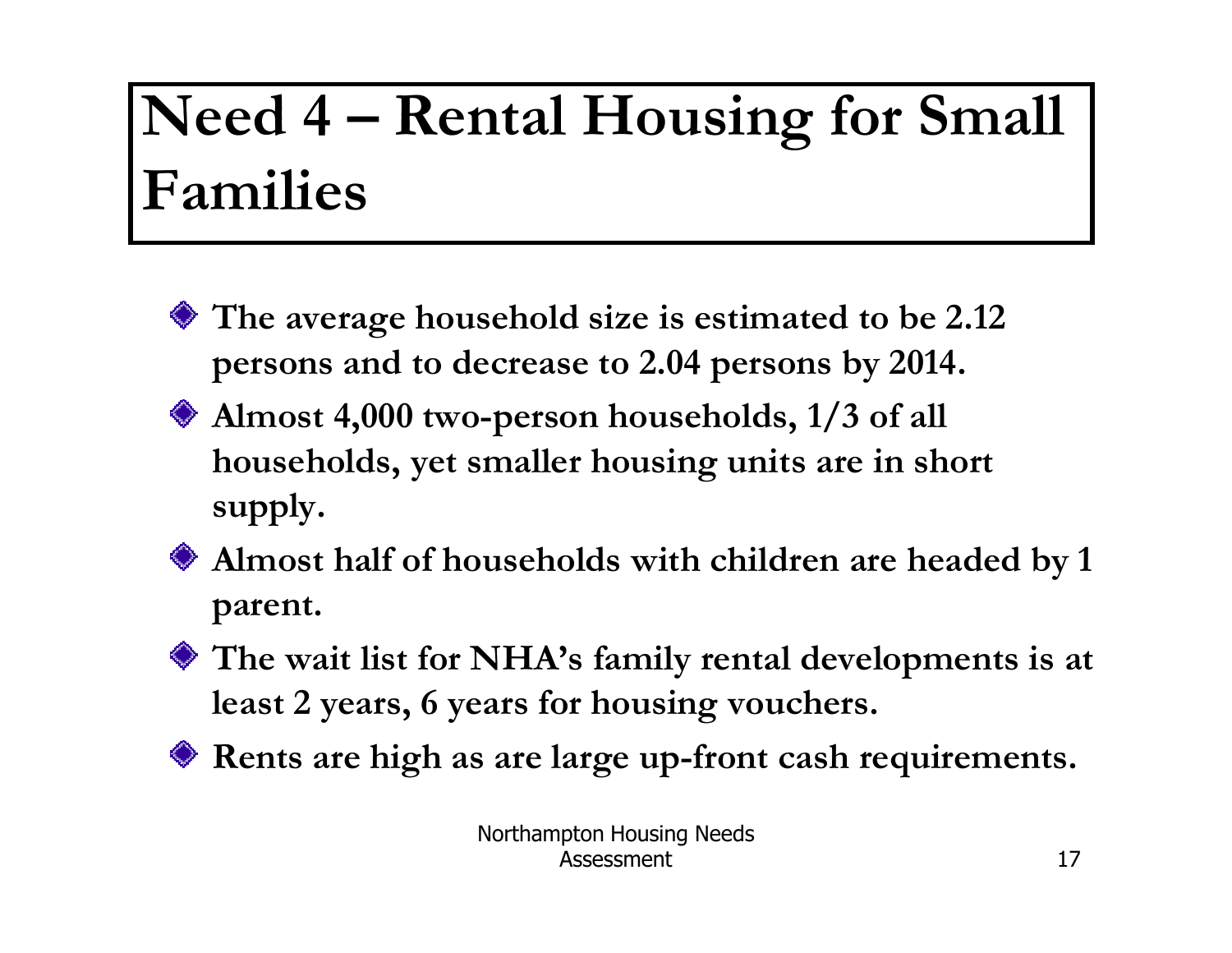### Need 5 – First-time Homeownership/Small Families

- A 2-person household earning \$49,700 (80% AMI limit) could afford a home costing \$184,000, but less then 20 single-family homes came on the market or were sold inthat range between January and September 2009, most likely requiring major repairs.
- Substantial up-front cash requirements for those not qualifying for subsidized mortgages.
- Almost all of the City's subsidized units are rentals.
- The vacancy rate for homeownership units is less than $1\%$ .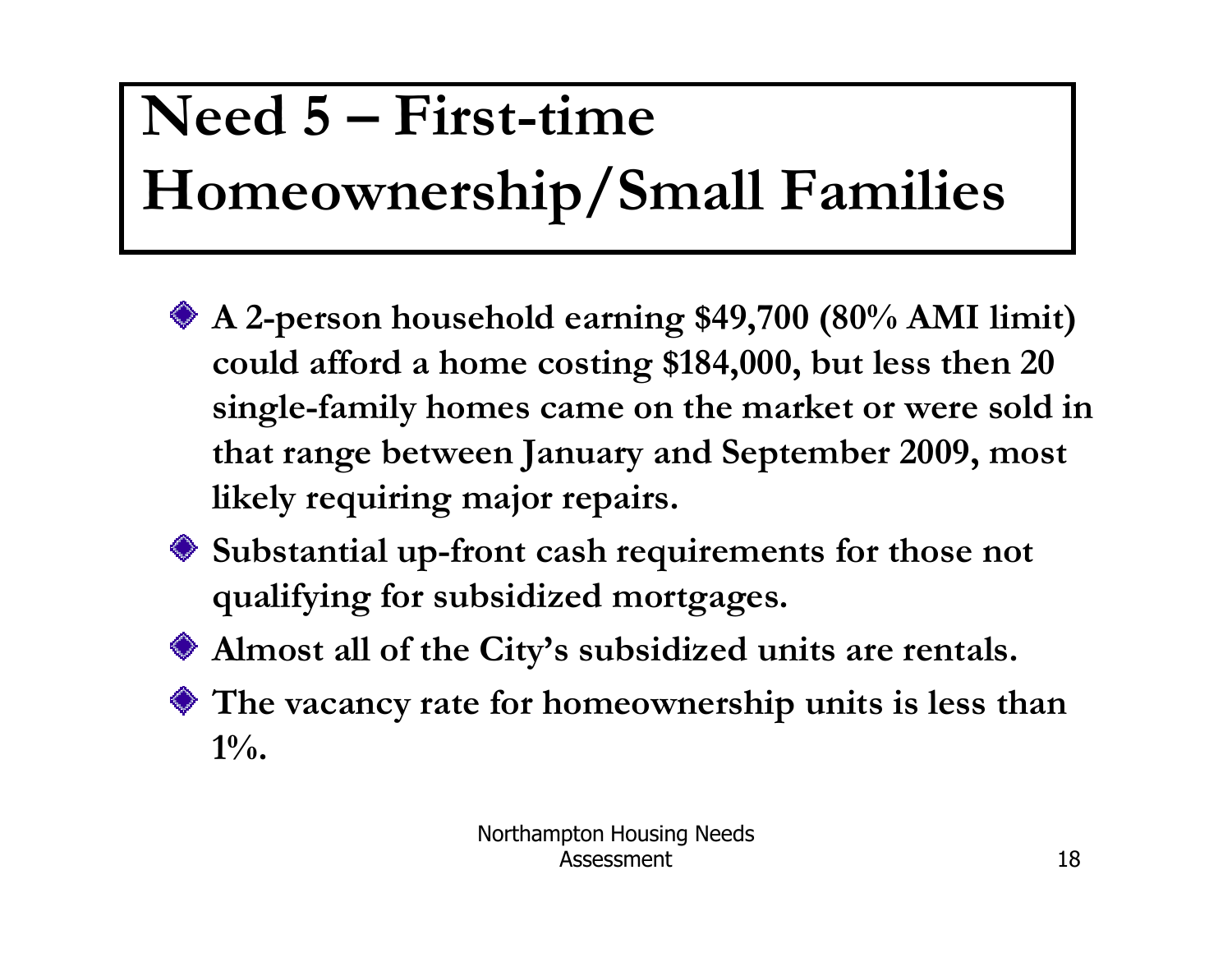#### Need  $6$  – Housing for At Risk or Special Needs Populations

- Scarcity of subsidized units with supportive services.
- Rapid re-housing needs of the homeless or those at risk of homelessness.
- Young adults released from the DSS system often do not have a place to live.
- 
- About 25% of those in the shelter system are women, and about 70% do not have job histories or work skills.
- 
- About 40% in the shelter system are likely to return within 1 year, primarily due to the lack of safe and affordable housing.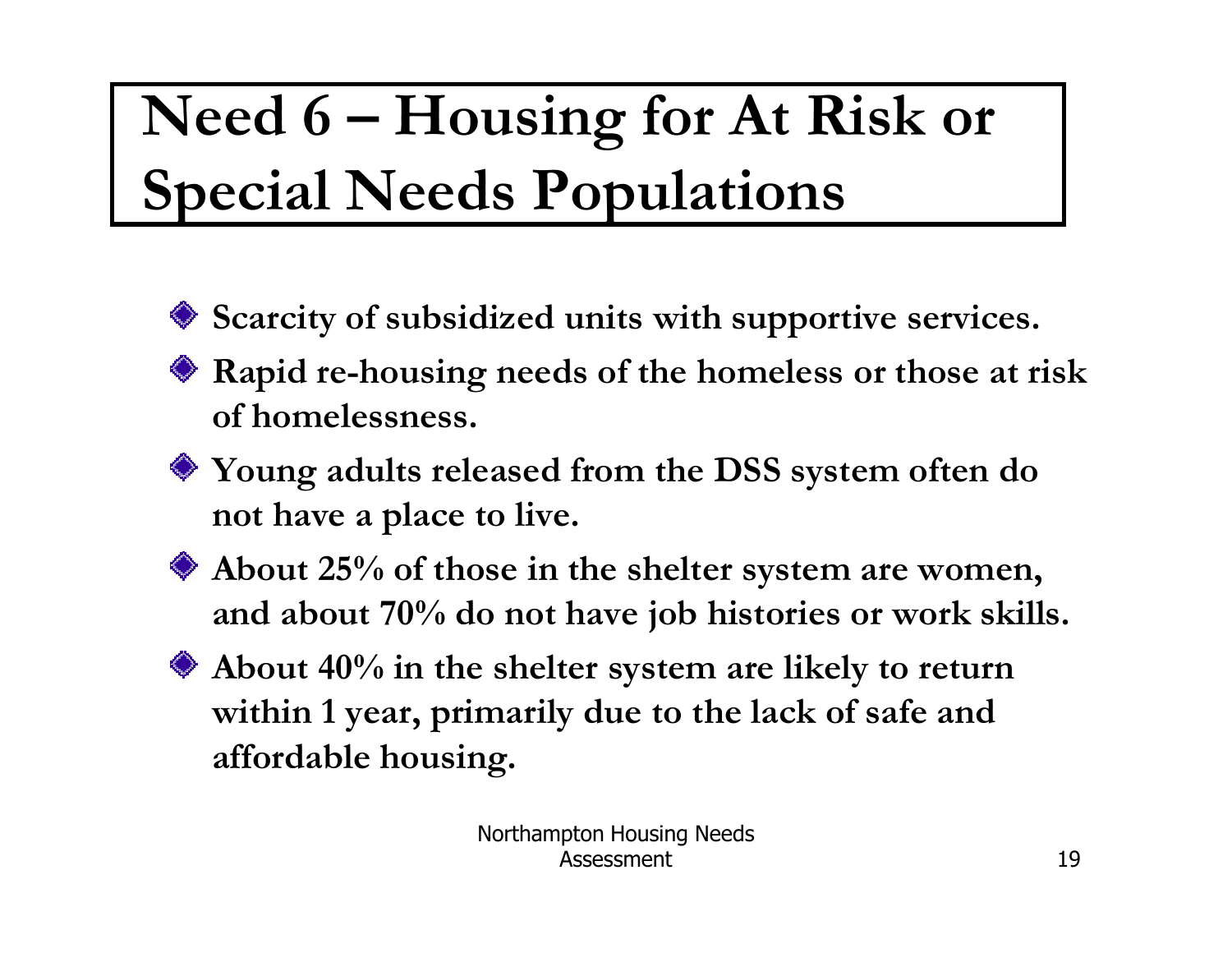#### Need 7 – Look Beyond Traditional Housing Models

- Even those with incomes above the median are priced out of most housing that becomes available and challenges related to obtaining financing exacerbate the problem.
- The average household size is expected to decrease to 2.04 persons by 2014, driven by decreases in family size, children and more traditional families.
- 

There are substantial numbers of two-person households  $-1/3$  of all households  $-$  yet small units are in short supply.

Green design and building techniques lower energy bills and help ensure long-term sustainability of affordable housing.

Northampton Housing Needs Assessmentt  $\sim$  20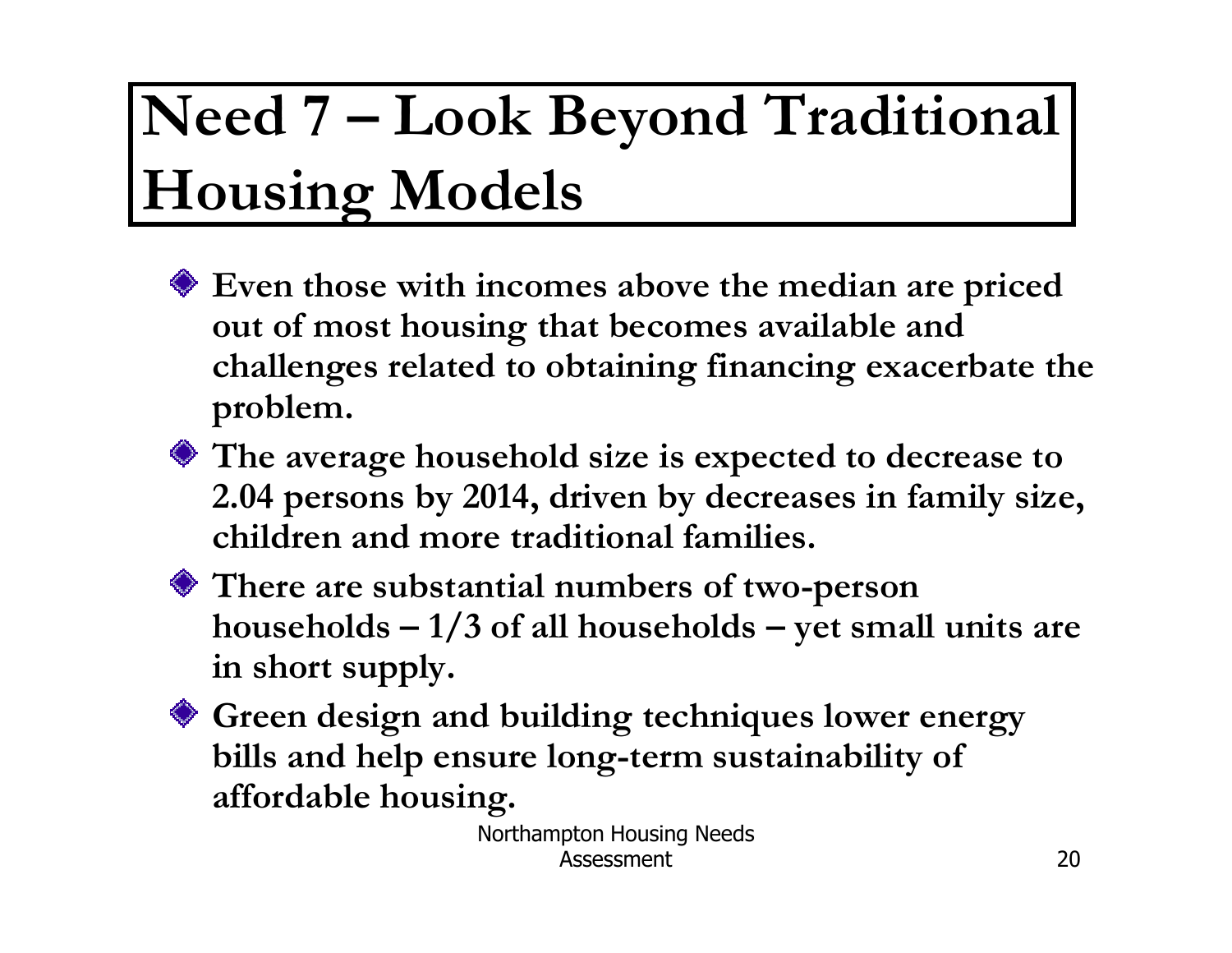#### Challenges to Producing and Sustaining Affordable Housing

- Funding Availability
- **◆ Zoning**
- Public Transportation
- Community Perceptions
- ◆ Expiring Use
- **♦ Condo Conversions**

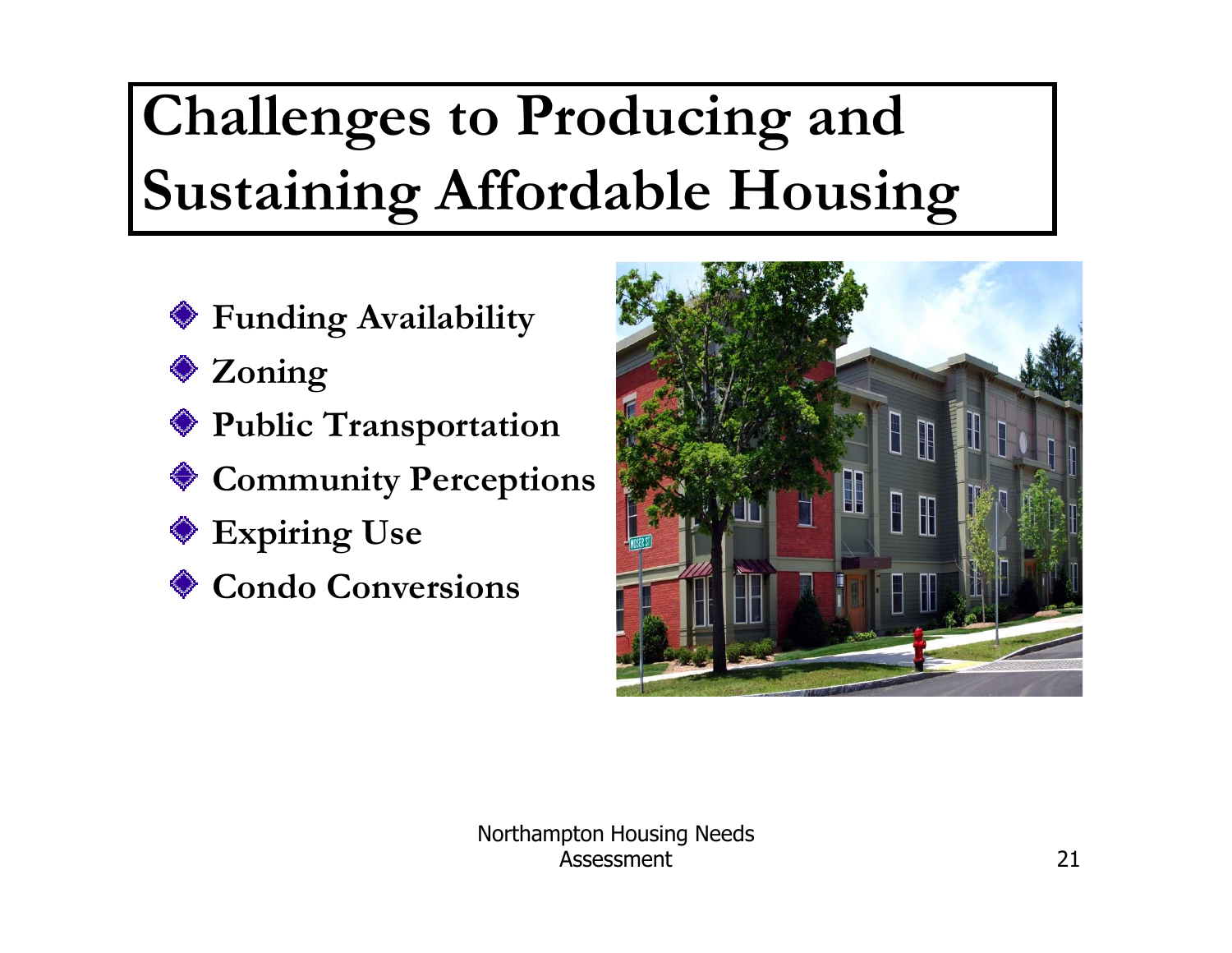# Next Steps

- Draft next section of Plan housing strategies and production goals (Five-Year and Ten-Year goals)
- Conduct other public meetings to present draft and obtain feedback
- Adoption of Plan by Northampton Housing Partnership
- Obtain endorsements/approval from the Mayor, Planning Board and City Council
- Incorporate into Community Development Block Grant Consolidated Plan
- May submit Plan to the state at some point under Housing Production requirements